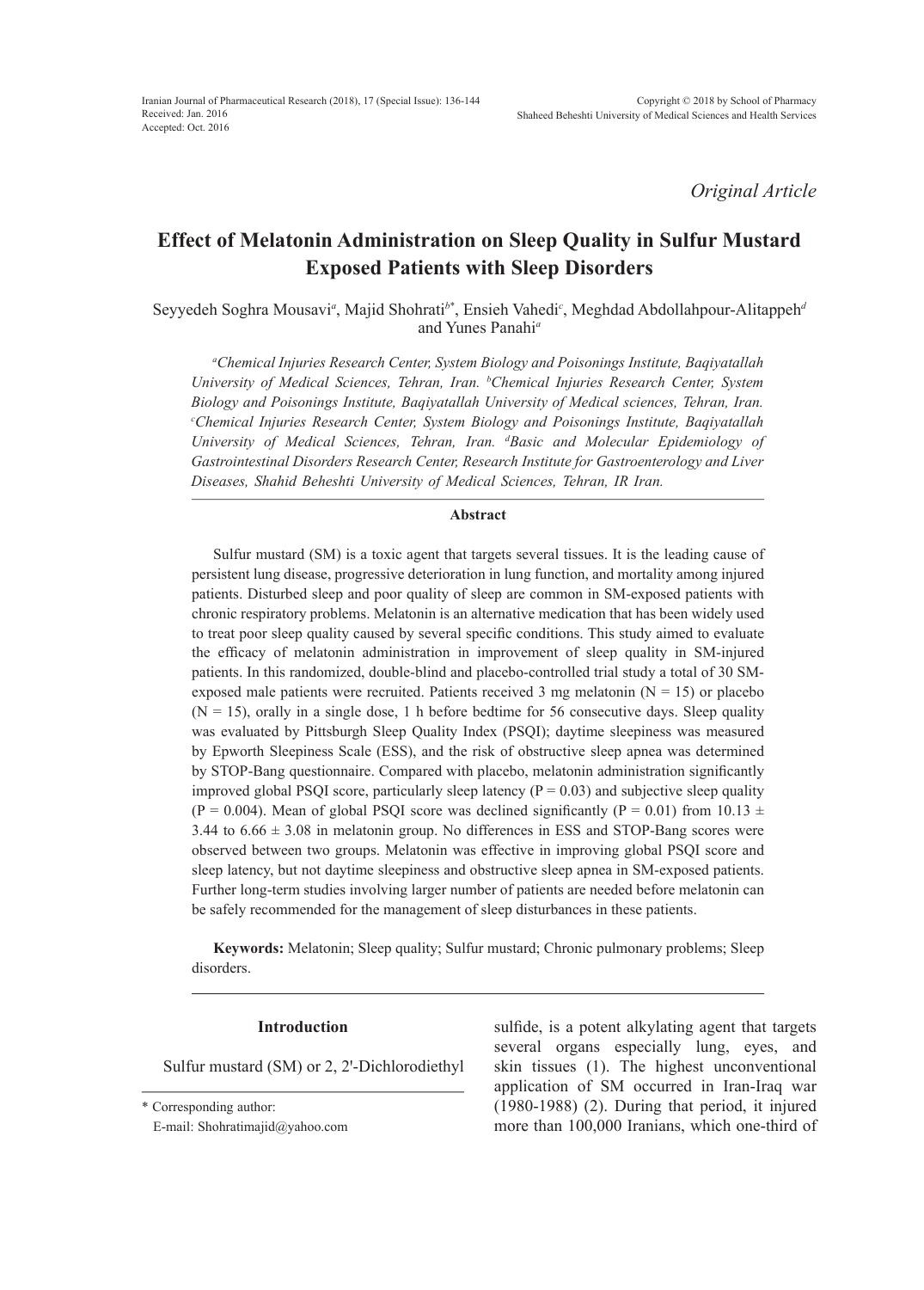them are still suffering from long-term effects (3-5). The respiratory system is the major target of SM toxicity, which occurs in a dosedependent manner from the nasal mucosa to the terminal bronchioles (1, 6). These adverse effects are often lethal in short term, and a source of ongoing symptoms and disability in long-term (3). SM can also cause central nervous system (CNS) excitation as well as neurological effects such as headache, anxiety, fear of the future, restlessness, confusion, and lethargy, which all these factors can affect patients sleep quality (5).

Poor sleep quality or sleepless is now considered as one of the major complaints among SM-exposed individuals. There are a lot of subjective and objective studies that describe sleep disturbances in warfare injured patients (7- 9). It is probably a consequence of multiple factors including nocturnal cough, nocturnal dyspnea, use of medication, and respiratory problems (9, 10). Objective evidence of disturbed sleep, including reduced sleep efficiency, delayed sleep onset, reduced total sleep time, and frequent periods of wakefulness have been reported in these patients (6, 7, 11, 12). Hypoxemia is also believed to be a determinant of disturbed sleep in these patients (11). Respiratory problem, which occur in 50% of SM-injured patients, is one of the most important factors that causes shortness of breath and insomnia during night. An important and common systemic consequence of respiratory problems such as chronic obstructive pulmonary disease (COPD) and bronchiolitis obliterans among SM injured patients is sleep disturbances that is characterized by insomnia and poor sleep quality (10). Obstructive sleep apnea (OSA) is also reported among SM victims (13). It is a common respiratory disorder during sleep, which is characterized by apneas and associated with a reduction in blood oxygen saturation (13). Recent investigations have shown that approximately one-quarter to onehalf of OSA patients are suffering from periodic limb movement disorder (PLMD) (14). It is a periodic movement disorder that occurs during sleep and characterized by repetitive leg movements, poor quality of sleep and insomnia (15). PLMD with OSA cause dopamine transmission system and sleep disturbances (16). Posttraumatic stress disorder (PTSD), which is

associated with anxiety, stress, depression, and sleep disturbance, has been reported in 75% of SM-injured patients (7). Therefore, sleep problems not only associated with daytime symptoms, insomnia, and chronic fatigue among SM-exposed patients, but also these negatively affect the quality of life of these patients. As the result, administration of conventional hypnotics is not recommended in patients with respiratory failure, as these drugs may suppress ventilatory response and exacerbate sleep-related breathing disorders (17). However, benzodiazepines have been reported to increase frequency and duration of nocturnal hypoxemia in normocapnic patients (18). Therefore, a better therapeutic approach is crucial to improve the quality of sleep among these patients.

Melatonin is an endogenous hormone that is synthesized and secreted into the systemic circulation and cerebrospinal fluid by the pineal gland. It plays a crucial role in regulating the circadian rhythm and sleeping during the night and may have sleep-inducing activity in humans (17, 19). It has also immunomodulatory and antioxidant properties and its safety has been confirmed previously. Exogenous melatonin administration has been shown to improve sleep in several medical conditions (19). It does not produce a rapid increase in subjective sleepiness or major impairments in cognitive performance in contrast to common hypnotics (20). To the best of our knowledge, there is no study related to melatonin effect on sleep quality in patients with respiratory problems caused by SM exposure. Given the important role of melatonin in regulation of sleep quality, we aimed to consider the efficacy of melatonin administration in improving sleep quality in SM injured patients.

## *Subjects and methods Study population*

The patients were individuals who had a documented encounter with SM during the Iran-Iraq war. During the study, all participants had a stable condition and complained of sleep disorder. After preliminary considerations and pulmonary function tests (PFTs), we entered patients with mild (FEV1  $\geq$  80%) and moderate (50%  $\le$  FEV1  $\le$  80%) lung damages, which their sleep disorders were confirmed by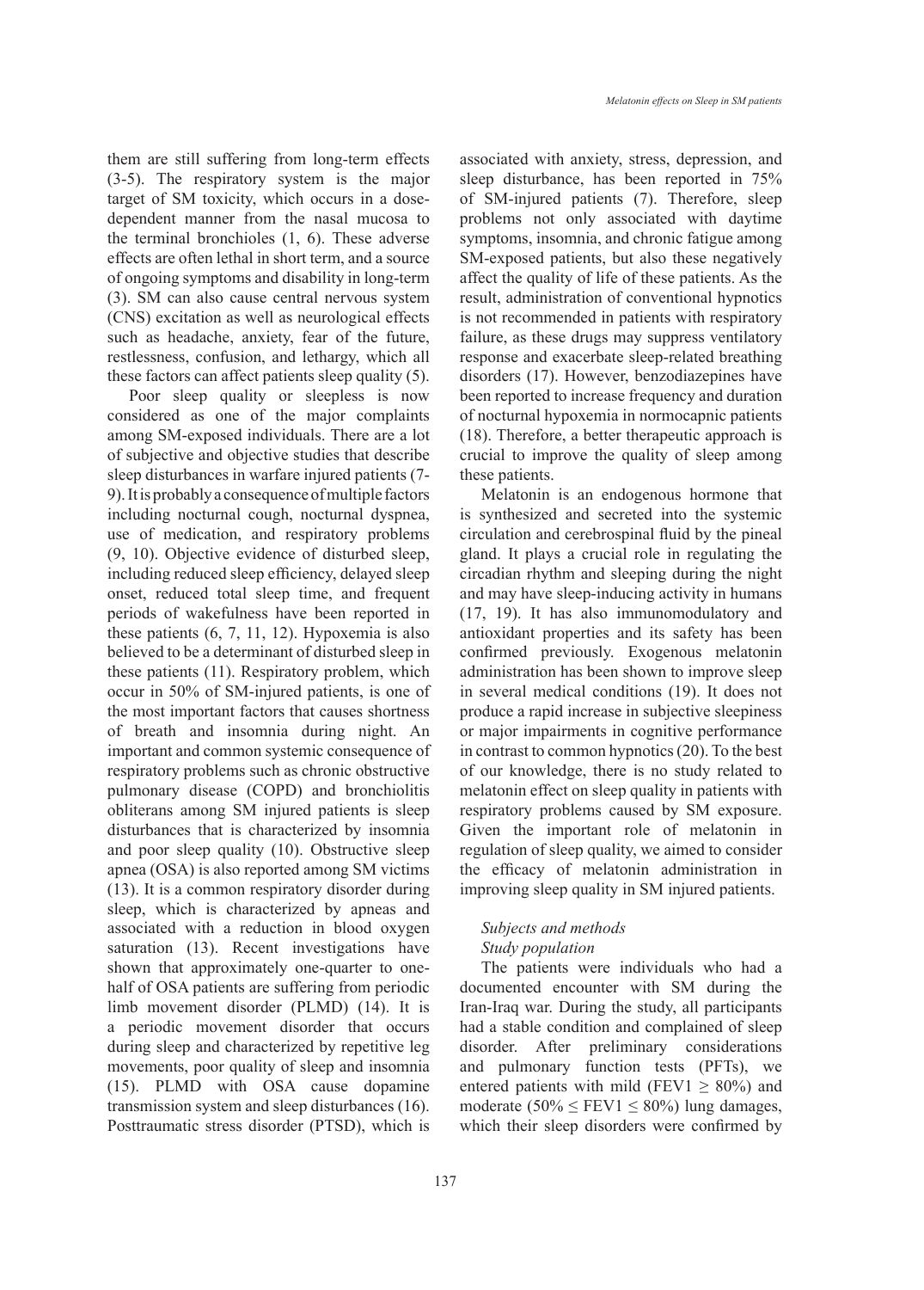polysomnography at sleep clinic of Baqiyatallah University of Medical Science. In this study, 14 patients were considered as mild and 16 patients were moderate in case of PFTs results. However, there was no significant difference regarding the basic demographic data and PFTs results between mild and moderate patients. We initially divided the mild patients randomly into two groups including melatonin and placebo. After that, the moderate patients were also divided randomly into two melatonin and placebo groups as well. The exclusion criteria were as follows: (1) cigarette smoking or a history of exposure to any other respiratory pollutants; (2) history of allergic rhinitis or other allergic diseases before exposure to sulfur mustard; (3) history of asthma, lung cancer and pulmonary tuberculosis, acute inflammation at upper and lower respiratory system; (4) history of drugs consumption that are associated with lung injuries; (5) history of systemic diseases or other chronic abnormalities which are associated with lung problems (such as heart disorders, kidney diseases, hepatitis, cirrhosis); (6) history of diabetes and hypertension.

## *Questionnaires*

Results of the Pittsburgh Sleep Quality Index (PSQI), Epworth Sleepiness Scale (ESS), and STOP-Bang questionnaire were also available. The PSQI has seven components, each one dealing with a major aspect of sleep: 1) subjective sleep quality 2) sleep latency 3) sleep duration 4) sleep efficacy 5) sleep disturbance 6) use of sleep medication 7) and daytime dysfunction due to inadequate night sleep. Each element includes a 0-3 scale with a total score of 0-21. A total PSQI score of more than 5 indicates poor sleep quality with a sensitivity of 89.6% and specificity of 86.5% (17, 21).Component number 6 always scored zero, because patients who used hypnotic-sedative medication were not included in the study. The ESS is a subjective questionnaire outlined to specify the measure of daytime sleepiness. Patients are requested to evaluate the probability of sleeping or snoozing on a scale of growing probability from 0 (none) to 3 (high probability) for eight different conditions (watching TV, sitting and reading, sitting passive in a public place, being a passenger in a carrier

for an hour without a break, lying down to rest in the afternoon whenever locations permit, sitting and speaking to someone, sitting softly after a lunch without alcohol, sitting in a carrier while stopped in traffic for a few minutes).Subject scores obtained from these eight sections are then collected to yield a multiplex score. A total score of 10 or greater is considered as excessive daytime sleepiness (17, 22).STOP-Bang is a questionnaire designed to determine the risk of obstructive sleep apnea (OSA) among patients. The sensitivity of STOP-Bang score  $\geq$ 3 to detect moderate-to-severe OSA (AHI > 15) and severe OSA (AHI  $> 30$ ) is 93% and 100% respectively. It consists of eight dichotomous (yes/no) items related to the clinical features of sleep apnea (Snoring, Tiredness, Observed apnea, high blood Pressure, BMI, age, neck circumference and male gender). The total score ranges from 0 to 8. Patients can be classified for their OSA risk based on their respective scores (23).

## *Study design*

This is a randomized, double-blind, placebo controlled clinical trial (IRCT2015092924267N1) study that was conducted at Respiratory Department of Baqiyatallah Hospital and Chemical Injuries Research Center, Baqiyatallah University of Medical Sciences, Tehran, Iran. Here, we evaluated the effect of melatonin treatment on sleep quality of SM exposed patients. This study was conducted from April to June 2015. Accordingly, 30 SM-exposed male patients who full-filled the inclusion criteria and all three questioners were enrolled in the study and randomly divided into two groups including Placebo  $(n = 15)$  and Melatonin  $(n = 15)$ . The Ethics Review Board of the Baqiyatallah University of Medical Sciences, Tehran, Iran (2014-2015) approved the study. All subjects signed an informed consent form and the procedures conformed to the guiding principles of the Declaration of Helsinki. For patients in melatonin group, 3 mg/day melatonin was prescribed one hour before bedtime for a period of 8 weeks and the other group received placebo. After 56 consecutive days treatment, the quality of sleep, daily sleepiness and the risk of obstructive sleep apnea among our patients were considered using PSQI, ESS, and STOP-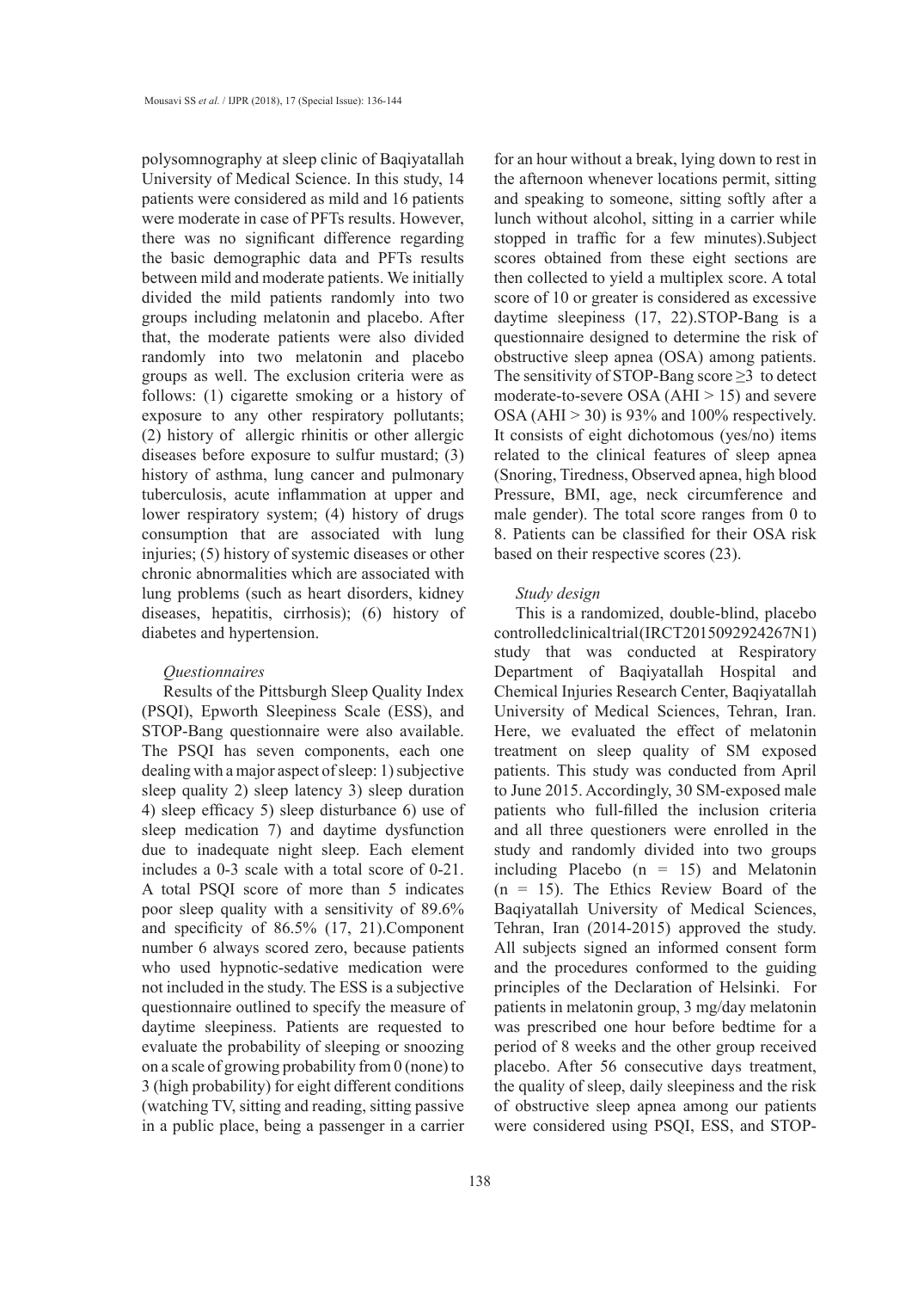| <b>Parameters</b>       | Placebo            | <b>Melatonin</b>   | $P$ -value |
|-------------------------|--------------------|--------------------|------------|
| Age (Year)              | $51.66 \pm 4.93$   | $51.46 \pm 5.86$   | 0.92       |
| Weight $(Kg)$           | $89.06 \pm 11.37$  | $89.06 \pm 15.35$  | $\sim$     |
| Height(cm)              | $171.66 \pm 5.98$  | $169.46 \pm 5.86$  | 0.31       |
| BMI $(Kg/m2)$           | $30.24 \pm 3.38$   | $31.14 \pm 5.86$   | 0.59       |
| Waist size (cm)         | $106.96 \pm 8.32$  | $105.75 \pm 13.46$ | 0.76       |
| Neck Circumference (cm) | $41.96 \pm 2.90$   | $42.10 \pm 3.78$   | 0.91       |
| FVC(%)                  | $61.84 \pm 19.17$  | $73.09 \pm 17.19$  | 0.14       |
| FEV1(%)                 | $59.92 \pm 18.68$  | $74.90 \pm 21.63$  | 0.08       |
| FEV1/FVC $(% )$         | $102.83 \pm 19.05$ | $102.54 \pm 18.05$ | 0.97       |

**Table1.** Demographic characteristics of the melatonin and placebo groups.

BMI: Body mass index; FEV1: Forced expiratory volume in 1s; FVC: Forced volume vital capacity; \* *P* < 0.05 is considered as significant difference.

Bang questionnaires. All patients were contacted via telephone twice a week to examine for any possible adverse effects and compliances. Furthermore, our patients and investigators were unaware of treatment allocation during the period of study.

## *Statistical analysis*

Statistical analyses were performed using SPSS version 19.0 software (SPSS, IBM). Continuous variables were expressed as mean ± standard deviation. Data were examined for normality using Kolmogorov-Smirnov test. Unpaired Student's t test was used for betweengroup comparisons of age, body mass index (BMI), baseline PSQI and ESS scores. Individual components of the STOP-Bang questionnaire were compared with sleep laboratory equivalent questions by using a nonparametric sign test. Comparisons within groups (before and after treatment) for global PSQI score, ESS score, and STOP-Bang results were made with paired Student's test. Additionally, melatonin and placebo groups were compared with respect to global PSQI score, ESS score, and STOP-Bang results using two-way ANOVA for repeated measures. In all tests, a p-value of less than 0.05 was considered statistically significant.

#### **Results**

*Demographic information and PFTs results* 

This randomized double blind, placebocontrolled trial was conducted to assess the efficacy of melatonin administration in improving sleep quality in SM exposed patients with respiratory problems. Fifteen patients were randomized into the melatonin group and 15 into the placebo group. The mean age of the study participants was  $51.56 \pm 5.32$  years. We didn't find significant difference in mean of age between placebo and melatonin groups (Table 1). Demographic information of melatonin and placebo groups is presented in more details in Table 1. There was no overall difference in the baseline characteristics and PFTs results between two groups. No significant differences were also found between the two groups with respect to weight, height, BMI, waist size, and neck circumference before and after treatment (P  $> 0.05$ ). The average bedtime during treatment period was the same for both groups ( $P > 0.05$ ). PFTs data, including FVC, FEV1, and FEV1/ FVC showed obstructive and restrictive patterns in the both placebo and melatonin groups; however, we didn't observe any significant differences between these two groups either in before or after treatments (Table 1).

## *Questionnaire results*

Table 2. depicts the mean of ESS, STOP-Bang, and PSQI scores before and after treatment in the both groups. There were no significant differences between the two groups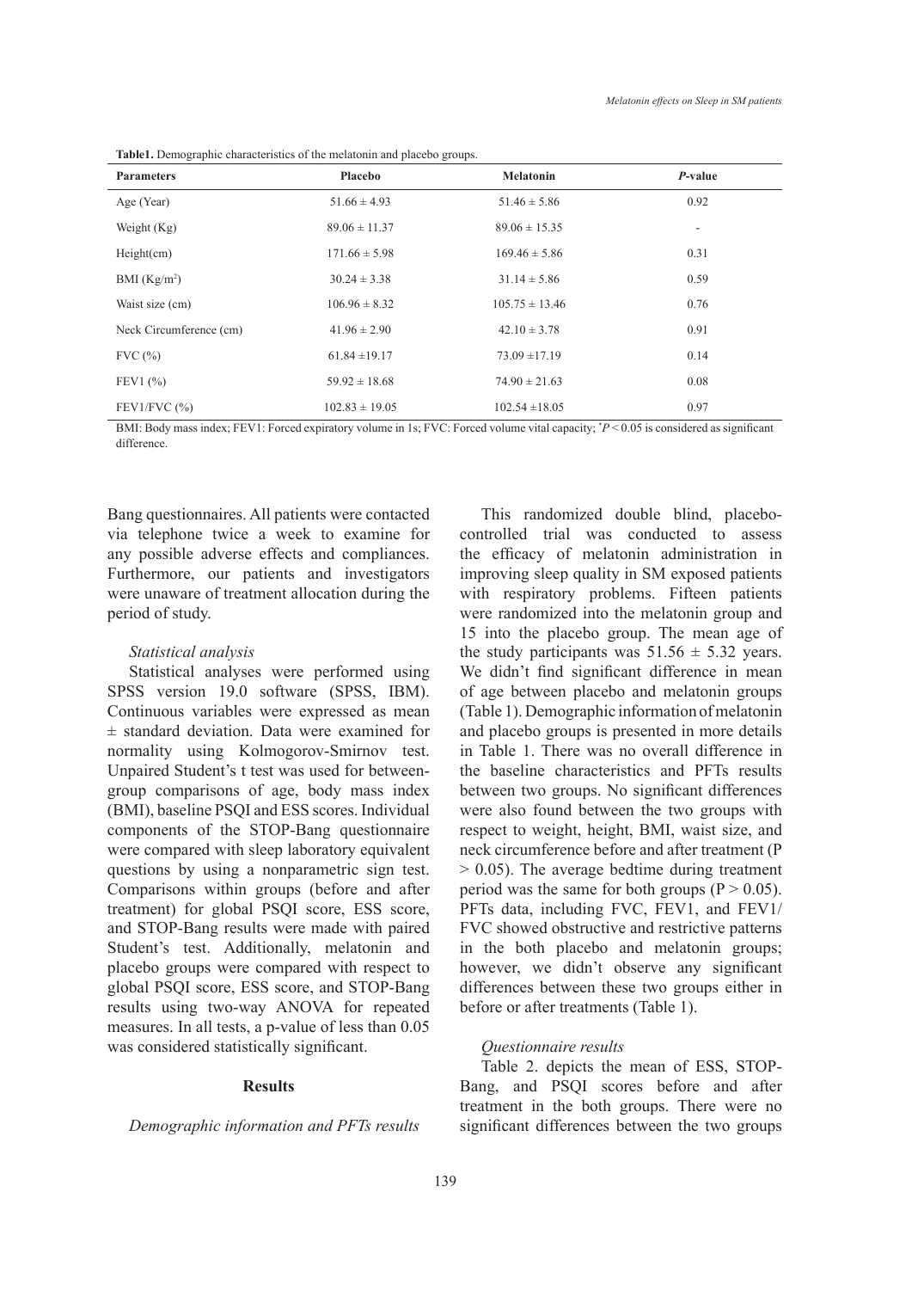| <b>Parameters</b> |            | <b>Placebo</b>   | <b>Melatonin</b> | P-value |
|-------------------|------------|------------------|------------------|---------|
|                   | Before     | $12.06 \pm 2.6$  | $13.13 \pm 3.41$ | 0.34    |
| <b>ESS</b>        | After      | $12.21 \pm 4.94$ | $12.33 \pm 7.73$ | 0.96    |
|                   | $p$ -value | 0.47             | 0.24             |         |
|                   | Before     | $5.06 \pm 1.03$  | $5.00 \pm 1.19$  | 0.87    |
| <b>STOP-Bang</b>  | After      | $4.35 \pm 1.82$  | $3.8 \pm 2.27$   | 0.47    |
|                   | $p$ -value | 0.09             | 0.22             |         |
| <b>PSQI</b>       | Before     | $11.2 \pm 3.29$  | $10.13 \pm 3.44$ | 0.19    |
|                   | After      | $9.69 \pm 3.09$  | $6.66 \pm 3.08$  | 0.04    |
|                   | p-value    | 0.22             | 0.01             |         |

\* *P* < 0.05 is considered as significant difference; PSQI: Pittsburgh Sleep Quality Index; ESS: Epworth Sleepiness Scale.

in respect of ESS, STOP-Bang scores before and after treatment. Although mean of global PSQI score before and after study was more than 5 in both groups, we observed a significant trend (P  $= 0.01$ ) for declined score from  $10.13 \pm 3.44$  to  $6.66 \pm 3.08$  in melatonin group. Furthermore, we didn't find a significant decrease in the mean of global PSQI score in placebo group; however, it was significantly different between placebo and melatonin groups after treatment. Additional statistical analysis demonstrated that there was a significant difference  $(P = 0.04)$ in mean of global PSQI score after treatment between placebo (9.69  $\pm$  3.09) and melatonin  $(6.66 \pm 3.08)$  groups (Table 2).

Table 3. depicts PSQI global and sub domains score for melatonin and placebo groups before and after treatment. Subjective Sleep quality significantly improved from  $2.06 \pm 0.70$  to 1.0  $\pm$  1.04 (P = 0.004) in melatonin group after treatment. Although it was also declined from  $1.73 \pm 0.45$  to  $1.38 \pm .65$  in placebo group, this difference wasn't significant. However, we didn't observe any significant difference between placebo and melatonin groups before or after treatments.

We also found a significant difference  $(P = 0.03)$  in mean of Sleep Latency results after treatment between placebo  $(2.38 \pm .96)$ and melatonin  $(1.33 \pm 1.37)$  groups. There was no significant difference in the other PSQI components score between two groups before and after treatment (Table 3).

Additionally, improved sleep after melatonin treatment was not accompanied by any side

effects; however, only two participants, one from placebo and one from melatonin group, complained of dryness of the mouth during the study period.

#### **Discussion**

In this research, 30 SM-exposed patients who had respiratory problems along with poor sleep quality were considered in a randomized clinical trial to demonstrate the effect of melatonin treatment on sleep quality. The results of this study show that 3 mg melatonin taken 1 h before bedtime can moderately improve sleep in SM-exposed patients with mild to moderate respiratory problems. To our knowledge, this is the first study on melatonin and sleep quality in patients with respiratory problems caused by SM exposure.

There are a lot of studies that investigated the effects of melatonin on sleep quality among different patients. In a study by Shilo *et al*., (24), they carried out a research on the efficacy of melatonin treatment on sleep quality in 8 adult patients with respiratory failure caused by exacerbation of COPD or with pneumonia. Patients obtained either 3 mg of controlled-release melatonin or placebo at 10 pm. After melatonin treatment, they found a significant improvement in sleep quality and sleep duration. Accordingly, they introduced melatonin administration for sleep induction and resynchronization of biological clock for these patients. In another study by Halvani *et al*., (17), they investigated the efficacy of melatonin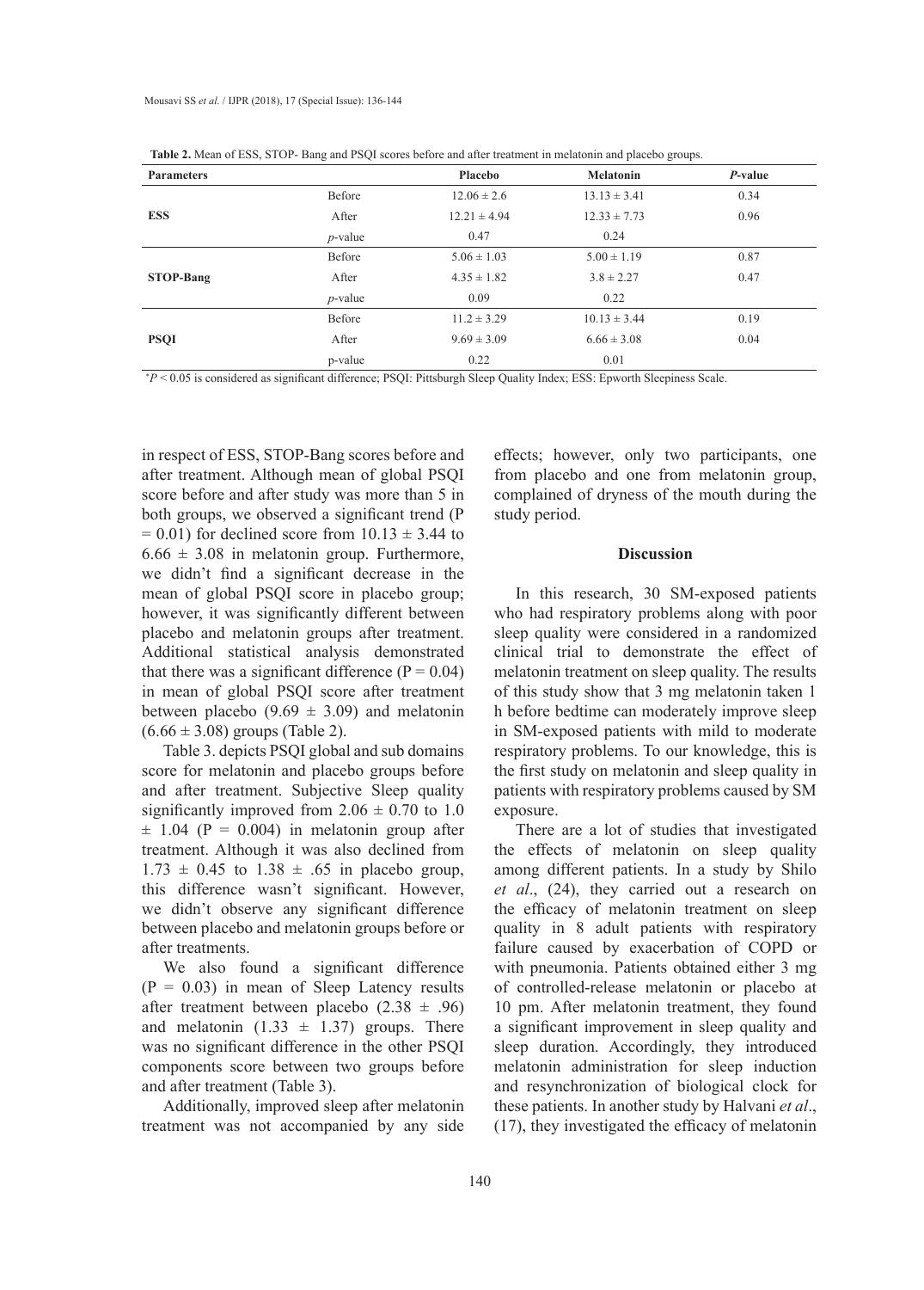| <b>Parameters</b>           |            | Placebo                  | Melatonin        | $P$ -value   |
|-----------------------------|------------|--------------------------|------------------|--------------|
| Subjective Sleep<br>quality | Before     | $1.73 \pm 0.45$          | $2.06 \pm 0.7$   | 0.13         |
|                             | After      | $1.38 \pm 0.65$          | $1.0 \pm 1.04$   | 0.27         |
|                             | $p$ -value | 0.12                     | 0.004            |              |
| Sleep Latency               | Before     | $2.13 \pm 0.74$          | $1.66 \pm 1.23$  | 0.22         |
|                             | After      | $2.38 \pm 0.96$          | $1.33 \pm 1.37$  | 0.03         |
|                             | $p$ -value | 0.81                     | 0.51             |              |
| Sleep Duration              | Before     | $1.93 \pm 1.09$          | $1.93 \pm 1.162$ | $\mathbf{1}$ |
|                             | After      | $1.46 \pm 0.96$          | $1.58 \pm 1.16$  | 0.77         |
|                             | $p$ -value | 0.36                     | 0.44             |              |
| Sleep Efficiency            | Before     | $1.73 \pm 1.22$          | $1.06 \pm 1.33$  | 0.16         |
|                             | After      | $1.15 \pm 1.4$           | $0.66 \pm 1.15$  | 0.35         |
|                             | $p$ -value | 0.27                     | 0.42             |              |
| Sleep Disturbance           | Before     | $2.06 \pm 0.59$          | $1.86 \pm 0.63$  | 0.38         |
|                             | After      | $1.92 \pm 0.49$          | $1.66 \pm 0.77$  | 0.33         |
|                             | $p$ -value | 0.40                     | 0.47             |              |
| Use of Sleep<br>Medication  | Before     | $0.0 \pm 0.0$            | $0.0\pm0.0$      |              |
|                             | After      | $0.0 \pm 0.0$            | $0.0\pm0.0$      |              |
|                             | $p$ -value | $\overline{\phantom{a}}$ |                  |              |
| Daytime Dysfunction         | Before     | $1.60 \pm 1.12$          | $1.53 \pm 0.83$  | 0.85         |
|                             | After      | $1.38 \pm 1.04$          | $1.08 \pm 1.24$  | 0.51         |
|                             | $p$ -value | 0.44                     | 0.27             |              |
| Global PSQI Score           | Before     | $11.2 \pm 3.29$          | $10.13 \pm 3.44$ | 0.19         |
|                             | After      | $9.69 \pm 3.09$          | $6.66 \pm 3.08$  | 0.04         |
|                             | $p$ -value | 0.22                     | 0.01             |              |

**Table 3.** PSQI (individual components and global score) before and after treatment in melatonin and placebo groups.

\* *P* < 0.05 is considered as significant difference; PSQI: Pittsburgh Sleep Quality Index.

administration in improvement of sleep quality in 54 COPD patients. They evaluated sleep quality and daytime sleepiness by PSQI and ESS, respectively. They reported that melatonin significantly improves sleep quality in COPD patients with sleep complaints. The effects of melatonin administration on subjective sleep quality in COPD patients were also determined in a similar randomized, double-blind, and placebo-controlled study (19).Twenty-five patients gained either 3 mg melatonin  $(n = 12)$ or placebo ( $n = 13$ ), orally in a single dose, 1

h before bedtime for 21 consecutive days. Sleep quality was assessed by the PSQI and daytime sleepiness was measured by the ESS. Melatonin treatment significantly improved global PSQI scores, particularly sleep latency and sleep duration; however, no differences in daytime sleepiness, lung function and functional exercise level were observed. Similarly, we didn't find significant effects of melatonin on daytime sleepiness in our patients. Therefore, they concluded that melatonin can improve sleep in COPD. In another study by Campos *et*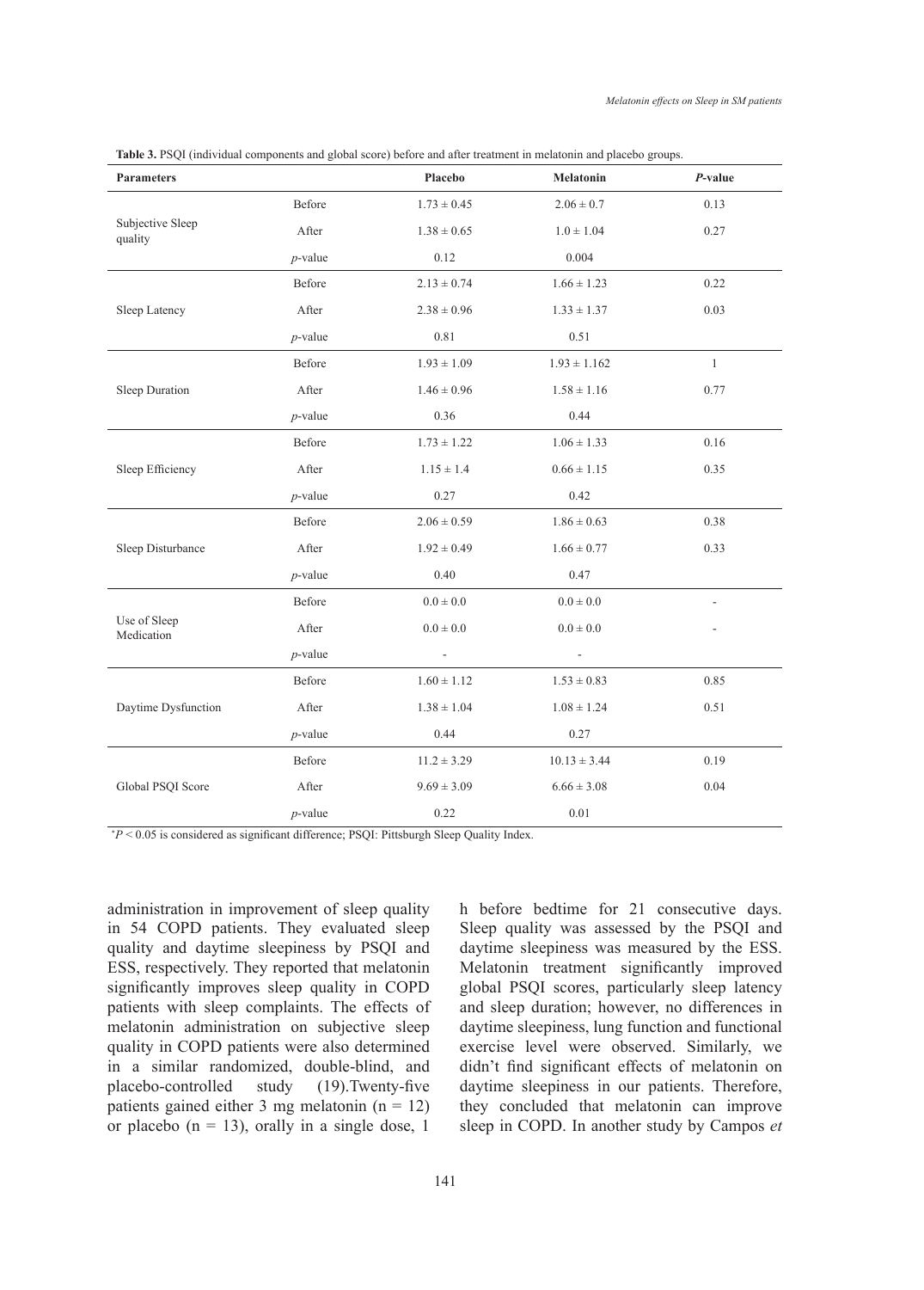*al*., (25), effects of melatonin administration on improvement of sleep quality and pulmonary function were investigated in asthmatic patients. They deduced that melatonin treatment significantly improved the sleep quality, but it had no significant effects on peak flow and asthma symptoms. Positive effects of melatonin on sleep quality among elderly individuals were also considered. Garfinkel *et al*., (26) reported that melatonin administration improves sleep efficiency in the elderly people. Since melatonin levels fall with aging, it has been speculated that this diminution is a principal cause for poor sleep quality and sleep disturbance in the elderly (27).

Our results are in accordance with the results of these previous studies. In our study, SM-exposed patients received 3 mg melatonin  $(n = 15)$  or placebo  $(n = 15)$ , orally in a single dose, 1 h before bedtime for 56 consecutive days. Melatonin treatment significantly improved global PSQI and some of its elements scores such as sleep latency; however, a trend was also observed for the positive effects of melatonin on subjective sleep quality among patients. In a study by Nunes *et al.,* (19), they showed that melatonin administration declined sleep latency in COPD patients. Interestingly, in our study sleep latency was also decreased clearly among SM-injured patients. Similarly, Zhdanova *et al*. (28, 29) in several studies reported that melatonin treatment in healthy participants reduces sleep latency and results in improved sleep efficacy. Nevertheless, in this study we couldn't find a significant correlation between melatonin treatment and daytime sleepiness (using ESS score) in our study group, which was in agreement with other previous studies (17, 19). Moreover, we couldn't observe a significant correlation between melatonin treatments and Stop-Bang score. None of preliminary studies considered relationship between melatonin administration and Stop-Bang score. A mean score greater than 3 suggests the increased risk of OSA among patients. In this study, the mean of Stop-Bang score among patients was 5.00  $\pm$  1.19 before melatonin therapy that declined to  $3.8 \pm 2.27$ ; however, it was not statistically significant. It may be a reason for non-significant effect of melatonin on other PSQI elements after treatment. There are also some conflicting

literatures on daytime sleepiness in patients with pulmonary problems. For example, Cormick *et al*., (30) reported difficulty in getting to sleep and staying asleep and daytime sleepiness in patients with COPD. In contrast, Orr *et al*., (31) evaluated patients with COPD and chronic hypoxemia and were unable to find any evidence of daytime sleepiness, despite polysomnographic demonstration of a short sleep time and an increased number of arousals from sleep. In the current study, daytime sleepiness was observed among all SM-exposed patients who suffered from pulmonary disorder.

Therefore, based on our data and previous studies melatonin administration can be helpful for the treatment of sleep disorders among different patients suffering from sleep disturbances. However, the mechanism in which melatonin induces sleep has not been fully considered. Recent data have indicated that melatonin, when secreted in its physiological dose, is able to interrupt circadian rhythm that maintains insomnolence via a receptormediated pathway (19). Administration of melatonin induces rise in cGMP (Cyclic guanosine monophosphate) value, with peak levels coinciding with melatonin acrophase (19). Furthermore, peak plasma levels of melatonin and cGMP suggest a positive correlation with sleepiness, implying to an involvement of cGMP in melatonin hypnotic action (19, 32).

In conclusion, melatonin was effective in improving PSQI score and sleep latency, but not ESS and STOP-Bang scores in SM-exposed patients. However, a trend was observed for the effects of melatonin on subjective sleep quality. Therefore, further long-term studies involving larger number of patients are needed before melatonin can be safely recommended for the management of sleep disturbances in these patients.

*Source(s) of support* : All financial funds for this study were provided by the Chemical Injury Research Center, Baqiyatallah University of Medical Sciences. The authors have no financial interests related to the material in the manuscript

## *Conflict of Interest*

The authors declare that there are no conflicts of interest.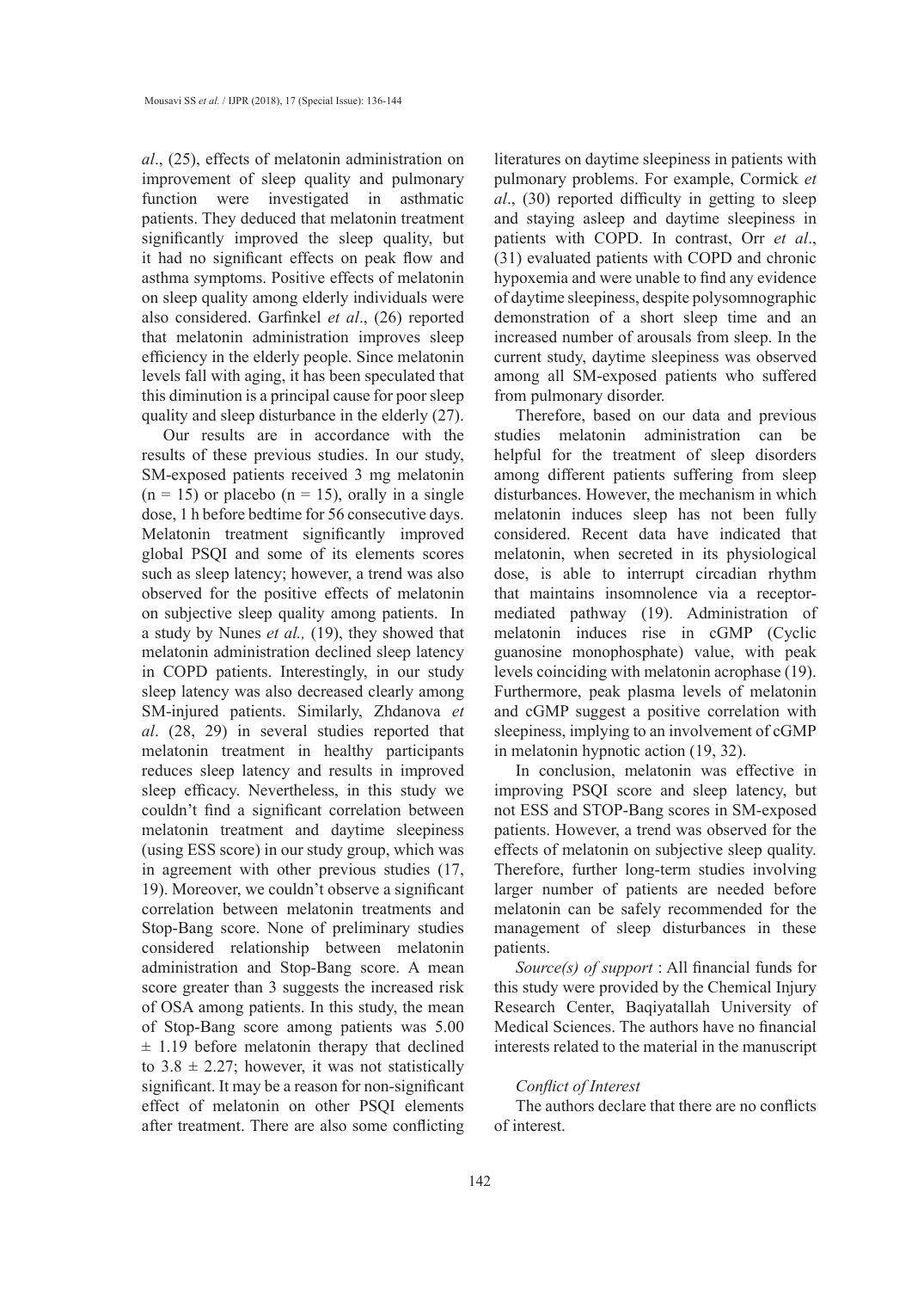#### **Acknowledgment**

The authors would like to appreciate Baqiyatallah University of Medical Science for its financial support.

#### **References**

- Tahmasbpour E, Ghanei M, Qazvini A, Vahedi E and (1) Panahi Y. Gene expression profile of oxidative stress and antioxidant defense in lung tissue of patients exposed to sulfur mustard. *Mutation Research/Genetic Toxicology and Environmental Mutagenesis*. (2016) 800: 12-21.
- Marzony ET, Ghanei M and Panahi Y. Relationship (2) of oxidative stress with male infertility in sulfur mustard-exposed injuries. *Asian Pacific Journal of Reproduction*. (2016).
- Tahmasbpour E, Reza Emami S, Ghanei M and Panahi (3) Y. Role of oxidative stress in sulfur mustard-induced pulmonary injury and antioxidant protection. *Inhal Toxicol*. (2015) 27: 659-72.
- Ghanei M and Harandi AA. Molecular and cellular (4) mechanism of lung injuries due to exposure to sulfur mustard: a review. *Inhal Toxicol*. 2011; 23: 363-71.
- (5) Khateri S, Ghanei M, Keshavarz S, Soroush M and Haines D. Incidence of lung, eye, and skin lesions as late complications in 34,000 Iranians with wartime exposure to mustard agent. *J Occup Environ Med*. (2003) 45: 1136-43.
- Emad A and Rezaian GR. The diversity of the effects (6) of sulfur mustard gas inhalation on respiratory system 10 years after a single, heavy exposure: analysis of 197 cases. *Chest*.(1997) 112: 734-8.
- (7) Tavalaei SA, Asaric SM and M. H. Subjective quality of sleep in chemical warfare victims. *Iran Psychiatry and Clinical Psychology*.(2006) 12: 2639.
- Askenasy JJ and Lewin I. The impact of missile (8) warfare on self-reported sleep quality. Part 1. *Sleep*. (1996) 19: 47-51.
- (9) Harris E, Taylor MK, Drummond SP, Larson GE and Potterat EG. Assessment of Sleep Disruption and Sleep Quality in Naval Special Warfare Operators. *Mil Med*. (2015) 180: 803-8.
- Vahedi E, Taheri S, Alaedini F, Poursaleh Z, Ameli (10) J and Ghanei M. Correlations of sleep disorders with severity of obstructive airway disease in mustard gasinjured patients. *Sleep Breath*. (2012) 16: 443-51.
- $(11)$  Bijani K and Moghadamnia AA. Long-term effects of chemical weapons on respiratory tract in Iraq-Iran war victims living in Babol (North of Iran). *Ecotoxicol Environ Saf*. (2002) 53: 422-4.
- (12) Poursaleh Z, Harandi AA, Vahedi E and Ghanei M. Treatment for sulfur mustard lung injuries; new therapeutic approaches from acute to chronic phase. *Daru*. (2012) 20: 27.
- $(13)$  Li Q and Wang Q. Sleep related breathing disorders

in international classification of sleep disorders-3. *Zhonghua jie he he hu xi za zhi*. (2014) 37: 883-4.

- (14) Soriano JB, Yanez A, Renom F, de la Pena M, Gomez A, Duro R, *et al*. Set-up and pilot of a population cohort for the study of the natural history of COPD and OSA: the PULSAIB study. *Prim Care Respir J*. (2010) 19: 140-7.
- (15) Chervin RD. Periodic leg movements and sleepiness in patients evaluated for sleep-disordered breathing. *Am J Respir Crit Care Med*. (2001) 164: 1454-8.
- (16) Hoban TF and Chervin RD. Assessment of sleepiness in children. *Semin Pediatr Neurol*. (2001) 8: 216-28.
- $(17)$  Halvani A, Mohsenpour F and Nasiriani K. Evaluation of exogenous melatonin administration in improvement of sleep quality in patients with chronic obstructive pulmonary disease. *Tanaffos*. (2013) 12: 9-15.
- Weitzenblum E and Chaouat A. Sleep and chronic (18) obstructive pulmonary disease. *Sleep Med Rev*. (2004) 8: 281-94.
- (19) Nunes DM, Mota RM, Machado MO, Pereira ED, Bruin VM and Bruin PF. Effect of melatonin administration on subjective sleep quality in chronic obstructive pulmonary disease. *Braz J Med Biol Res*. (2008) 41: 926-31.
- (20) Zhdanova IV. Comment on 'Melatonin as a hypnotic: con'. *Sleep Med Rev.* (2005) 9: 81; discussion 3-4.
- (21) Guilleminault C. Benzodiazepines, breathing, and sleep. *Am J Med*. (1990) 88: 25S-8S.
- $(22)$  Johns MW. A new method for measuring daytime sleepiness: the Epworth sleepiness scale. *Sleep*. (1991) 14: 540-5.
- (23) Chung F, Abdullah HR and Liao P. STOP-Bang Questionnaire: A practical approach to screen for obstructive sleep apnea. *Chest*. (2015).
- (24) Shilo L, Dagan Y, Smorjik Y, Weinberg U, Dolev S, Komptel B, *et al*. Effect of melatonin on sleep quality of COPD intensive care patients: a pilot study. *Chronobiol Int*. (2000) 17: 71-6.
- (25) Campos FL, da Silva-Junior FP, de Bruin VM and de Bruin PF. Melatonin improves sleep in asthma: a randomized, double-blind, placebo-controlled study. *Am J Respir Crit Care Med*. (2004) 170: 947-51.
- $(26)$  Garfinkel D, Laudon M, Nof D and Zisapel N. Improvement of sleep quality in elderly people by controlled-release melatonin. *Lancet*. (1995) 346: 541-4.
- Waldhauser F, Weiszenbacher G, Tatzer E, Gisinger (27) B, Waldhauser M, Schemper M, *et al*. Alterations in nocturnal serum melatonin levels in humans with growth and aging. *J Clin Endocrinol Metab*. (1988) 66: 648-52.
- (28) Zhdanova IV, Wurtman RJ, Morabito C, Piotrovska VR and Lynch HJ. Effects of low oral doses of melatonin, given 2-4 hours before habitual bedtime, on sleep in normal young humans. *Sleep*. (1996) 19: 423-31.
- (29) Zhdanova IV, Wurtman RJ, Lynch HJ, Ives JR, Dollins AB, Morabito C, *et al*. Sleep-inducing effects of low doses of melatonin ingested in the evening. *Clin*